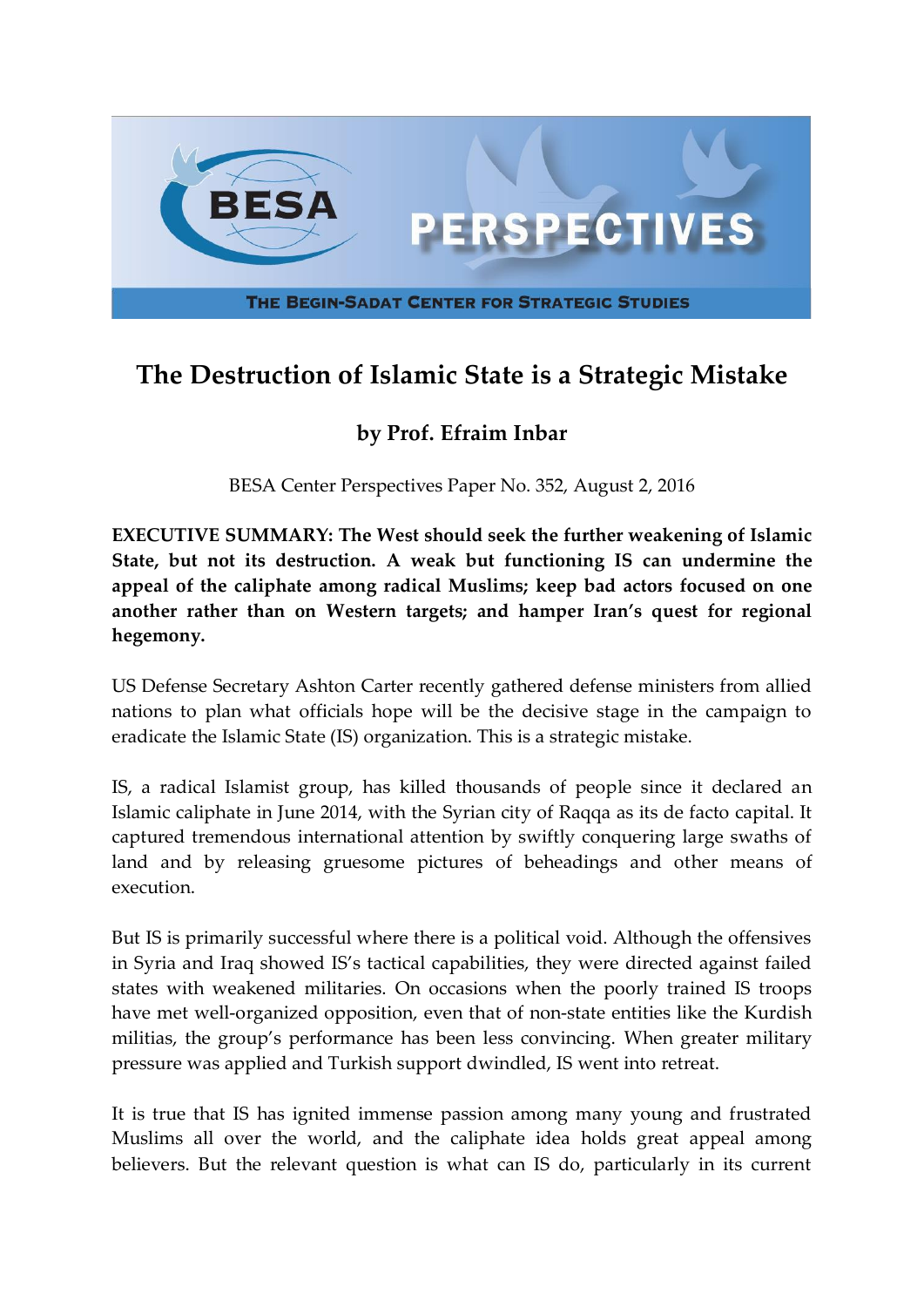situation? The terrorist activities for which it recently took responsibility were perpetrated mostly by lone wolves who declared their allegiance to IS; they were not directed from Raqqa. On its own, IS is capable of only limited damage.

A weak IS is, counterintuitively, preferable to a destroyed IS. IS is a magnet for radicalized Muslims in countries throughout the world. These volunteers are easier targets to identify, saving intelligence work. They acquire destructive skills in the fields of Syria and Iraq that are of undoubted concern if they return home, but some of them acquire *shaheed* status while still away - a blessing for their home countries. If IS is fully defeated, more of these people are likely to come home and cause trouble.

If IS loses control over its territory, the energies that went into protecting and governing a state will be directed toward organizing more terrorist attacks beyond its borders. The collapse of IS will produce a terrorist diaspora that might further radicalize Muslim immigrants in the West. Most counter-terrorism agencies understand this danger. Prolonging the life of IS probably assures the deaths of more Muslim extremists at the hands of other bad guys in the Middle East, and is likely to spare the West several terrorist attacks.

Moreover, a weak and lingering IS could undermine the attraction of the caliphate idea. A dysfunctional and embattled political entity is more conducive to the disillusionment of Muslim adherents of a caliphate in our times than an IS destroyed by a mighty America-led coalition. The latter scenario perfectly fits the narrative of continuous and perfidious efforts on the part of the West to destroy Islam, which feeds radical Muslim hatred for everything the West stands for.

The continuing existence of IS serves a strategic purpose. Why help the brutal Assad regime win the Syrian civil war? Many radical Islamists in the opposition forces, i.e., Al Nusra and its offshoots, might find other arenas in which to operate closer to Paris and Berlin. Is it in the West's interests to strengthen the Russian grip on Syria and bolster its influence in the Middle East? Is enhancing Iranian control of Iraq congruent with American objectives in that country? Only the strategic folly that currently prevails in Washington can consider it a positive to enhance the power of the Moscow-Tehran-Damascus axis by cooperating with Russia against IS.

Furthermore, Hizballah – a radical Shiite anti-Western organization subservient to Iran – is being seriously taxed by the fight against IS, a state of affairs that suits Western interests. A Hizballah no longer involved in the Syrian civil war might engage once again in the taking of western hostages and other terrorist acts in Europe.